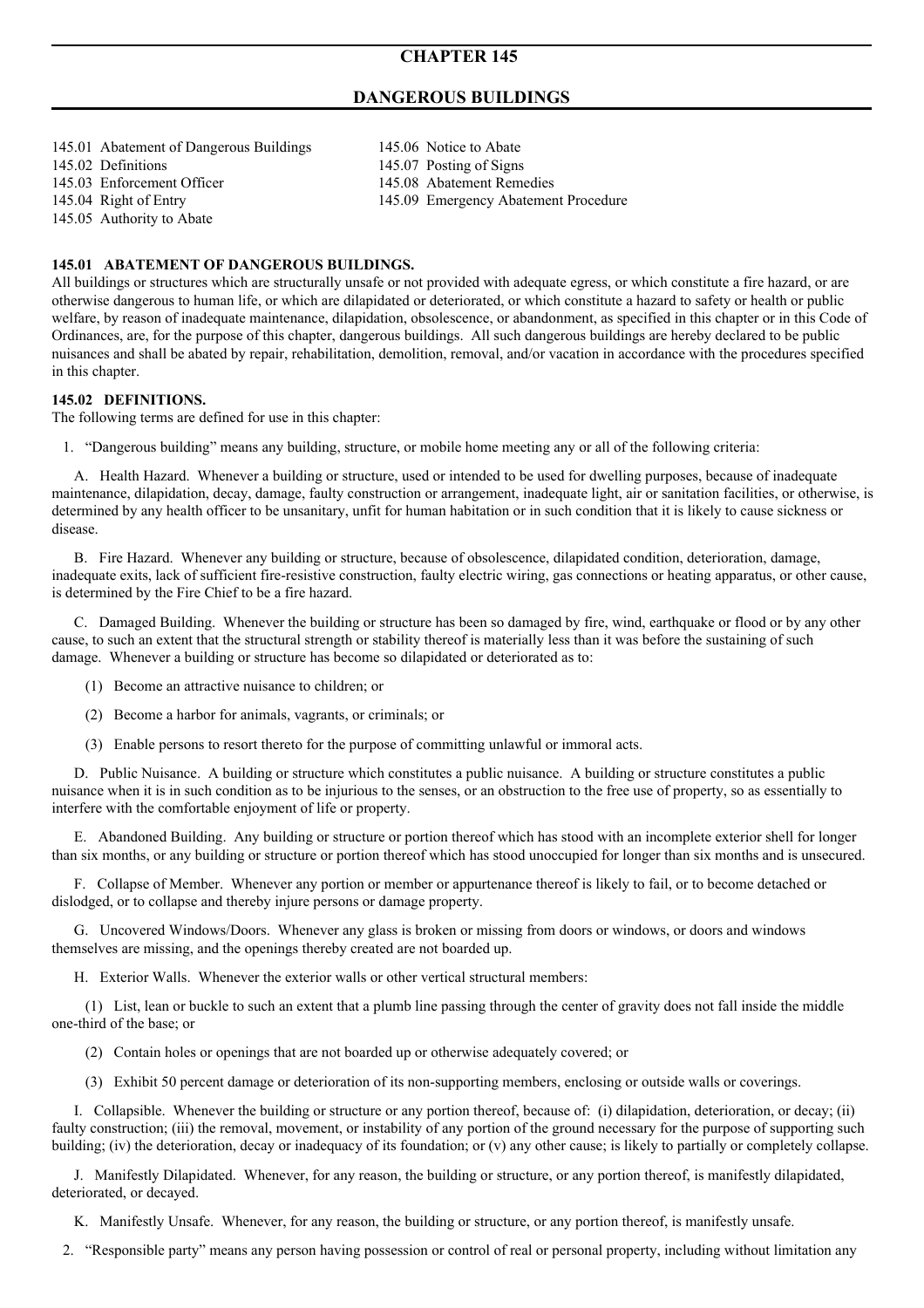one or more of the following:

- A. Owner;
- B. Agent;
- C. Assignee or collector of rents;
- D. Holder of a contract or deed;
- E. Mortgagee or vendee in possession;
- F. Receiver or executor or trustee;
- G. Lessee or occupant;
- H. Other person, firm or corporation exercising apparent control over a property.

## **145.03 ENFORCEMENT OFFICER.**

The Police Chief is hereby authorized to enforce the provisions of this chapter. The Police Chief may designate and authorize persons to enforce this chapter.

### **145.04 RIGHT OF ENTRY.**

When it is necessary to make an inspection to enforce the provisions of this chapter, or when the enforcement officer has reasonable cause to believe that there exists in a building or upon a premises a condition which is contrary to or in violation of this chapter which makes the building or premises unsafe, dangerous or hazardous, the enforcement officer may enter the building or premises at reasonable times to inspect or to perform the duties imposed by this chapter, provided that if such building or premises be occupied that entry be requested. If such building or premises is unoccupied, the enforcement officer shall first make a reasonable effort to locate the owner or other persons having charge or control of the building or premises and request entry. If entry is refused, the enforcement officer shall have recourse to the remedies provided by law to secure entry.

### **145.05 AUTHORITY TO ABATE.**

1. The creation or maintenance of a dangerous building is unlawful and prohibited and shall constitute a municipal infraction, and is subject to civil penalties and/or subject to abatement or halting the violation. Occupancy of a dangerous building is unlawful and prohibited and shall constitute a municipal infraction, and is subject to civil penalties and/or subject to abatement or halting the violation.

2. The enforcement officer is authorized to abate dangerous buildings and their occupancy in accordance with the procedures set forth in this chapter.

## **145.06 NOTICE TO ABATE.**

1. The enforcement officer shall serve upon the owner of or responsible party for the property upon which the dangerous building is being maintained, or upon the person or persons causing or maintaining the dangerous building, and upon any occupant of a dangerous building, a written notice to abate as prescribed below.

2. Notice to abate shall be served by the following methods:

A. By personal service as provided in Iowa Rule of Civil Procedure upon the owner and/or responsible party of the property upon which the dangerous building exists, and upon any occupant thereof.

B. If, after reasonable effort, personal service upon any person cannot be made, the notice shall be served upon such person by sending same by certified mail, return receipt requested, to the person's last known mailing address. If service by mail cannot be made, the notice shall be served by (i) publishing the notice once a week for two consecutive weeks in a newspaper of general circulation in the City, and (ii) by posting the notice in a conspicuous place on the property or building deemed a dangerous building.

3. Content of Notice to Abate. The notice to abate shall include the following information:

A. The description of what constitutes a dangerous building, citing the appropriate chapter section.

B. Description of the action necessary to abate the dangerous building. Description of the action necessary to abate the occupancy of a dangerous building.

C. The order to abate within a specified time period.

D. Explanation that failure to abate the dangerous building and/or the occupancy thereof within the time specified will result in the issuance of a civil citation charging the owner, responsible party, or occupant with a municipal infraction.

E. Explanation that each day the dangerous building goes unabated constitutes a separate offense.

#### **145.07 POSTING OF SIGNS.**

In the event that the dangerous building is not abated as ordered and within the time specified in the notice to abate, the enforcement officer shall cause to be posted at each entrance to such building a sign in substantially the following form:

#### DO NOT ENTER

## UNSAFE TO OCCUPY

*Occupancy of this building constitutes a municipal infraction.*